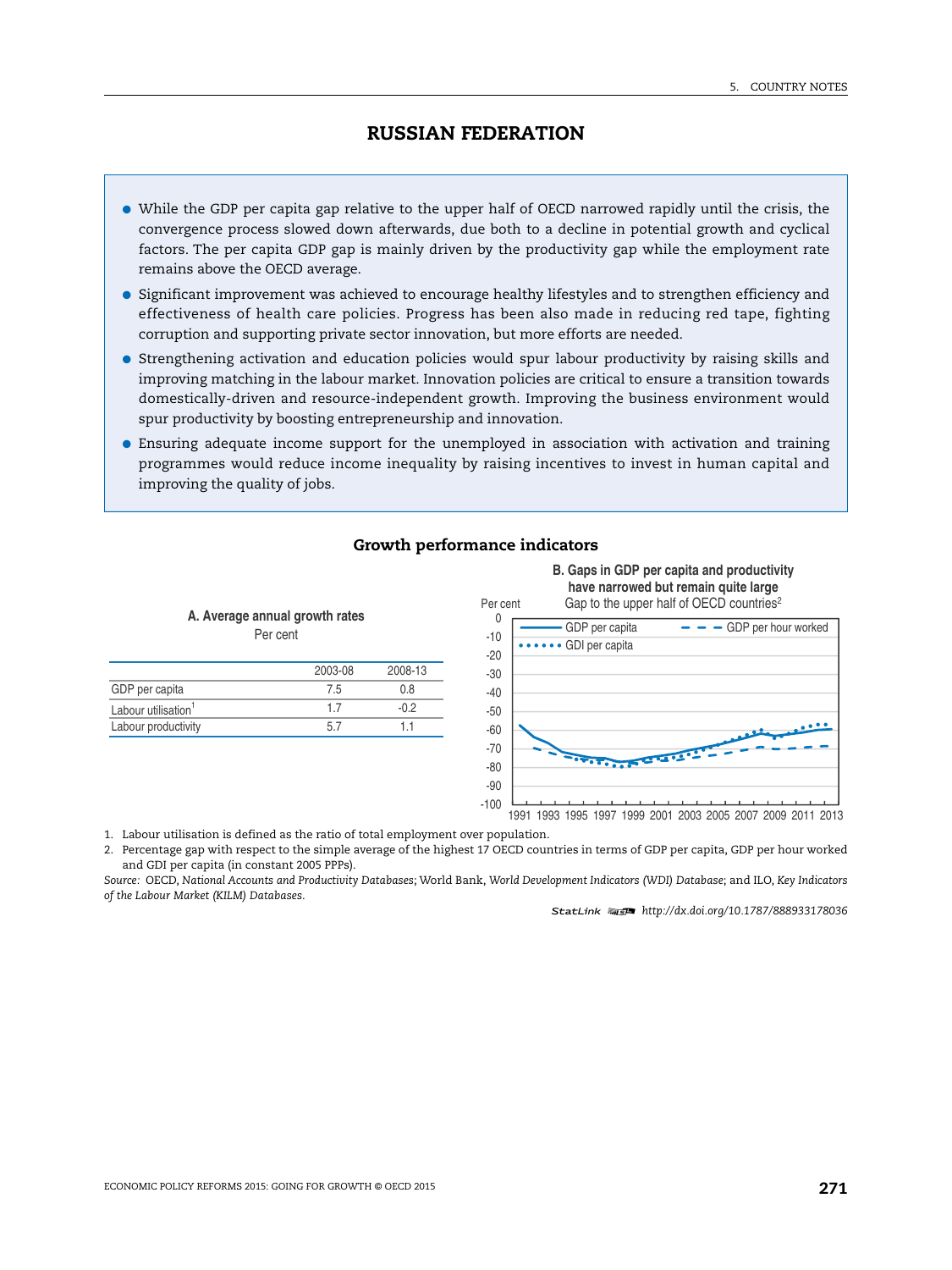

#### **Policy indicators**

*Source:* OECD, *Product Market Regulation Database*, *[www.oecd.org/economy/pmr](http://www.oecd.org/economy/pmr)*.

1 2 *<http://dx.doi.org/10.1787/888933178466>*

# *Going for Growth 2015* **priorities**

### *Priorities supported by indicators*

*Reduce state control over economic activity and other barriers to competition.* Restrictive product market regulation, especially via the pervasive role of the state in the economy, holds down innovation and productivity.

**Actions taken:** Regulatory impact assessment (RIA) has been extended at an early stage of new regulation, i.e. when a draft law is proposed. Two thousands and five hundred businessmen were amnestied as of March 2014. A May 2013 federal law granted business ombudsman the status of public body. The ambitious privatisation plans for 2014-16 were substantially scaled down in June 2013.

**Recommendations:** Continue reducing administrative barriers, and widen federal initiatives to regional and local levels. Accelerate privatisation of state-owned banks and enterprises (SOEs). Further improve the governance of SOEs and foster a level playing field between public and private companies. Extend regulatory impact assessments to legislative draft considered by the State Duma.

*Lower barriers to foreign direct investment.* A more liberal foreign direct investment regime would enhance competition and innovation, thereby productivity growth.

**Actions taken:** Since October 2013, Russian legislation on foreign investment is conforming to the OECD standards. International agreements not based on the principle of reciprocity are facilitated.

**Recommendations:** To reap the benefits from WTO accession, refrain from introducing administrative entry barriers. Shorten the list of strategic sectors with prior approval required for foreign investment and streamline the approval process.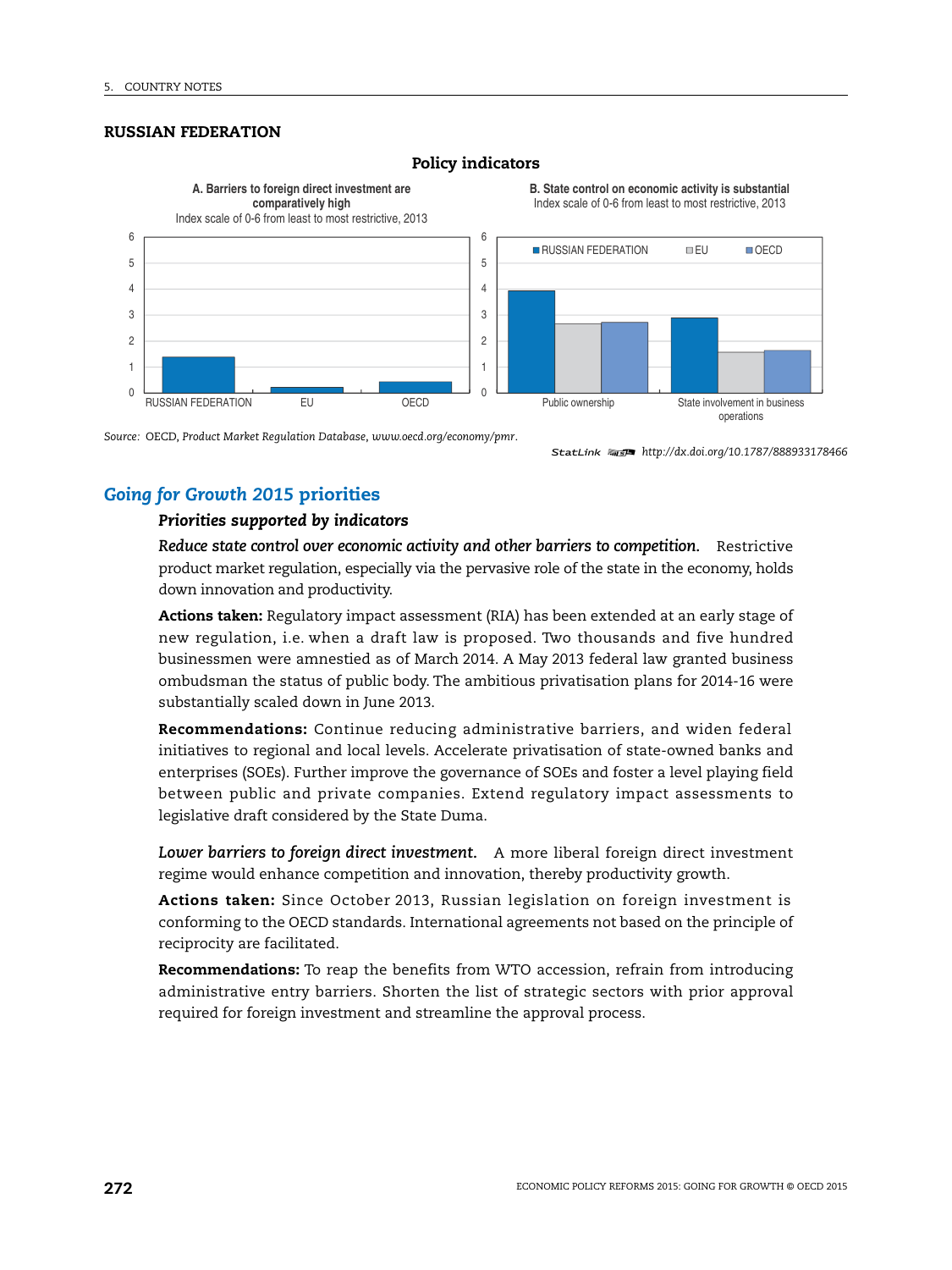*Raise the effectiveness of innovation policy.* Raising innovation capacity would increase productivity growth.

**Actions taken:** The law on the reorganisation of the Russian Academy of Sciences (RAS), signed in April 2014, should increase efficiency through integration with other specialised academies and by reducing non-research tasks. A Russian scientific fund that aims to support leading research teams was created in November 2013. Direct support to innovation – and to investment in infrastructure – by SMEs will increase over the 2014-16 period.

**Recommendations:** Continue broad-based support for innovation and the adoption of new technologies. Finalise the reform of public R&D by shifting more research from the RAS to universities, increasing the share of competitive grant funding and streamlining stateowned branch research institutes. Evaluate innovation policies more systematically. Support private-sector innovation activities through universally applied tax credits.

### *Other key priorities*

*Raise the quality of public administration.* More efficient and accountable public administration would contribute to faster economic growth.

**Actions taken:** The second phase of the OECD Anti-Bribery Convention was implemented in October 2013. Since January 2013, civil servants are required to rotate every 3-5 years. Since September 2013, senior officials and their family are not allowed to hold financial assets in foreign banks. Since April 2013, public institutions and SOEs are required to treat cases of violation of the Code of Ethics and conflict of interest in a commission.

**Recommendations:** Continue the anti-corruption campaign with a stronger focus on transparency and accountability of the public sector. Reduce potential for corruption by minimising the need for subjective decision-making by officials. Improve legal protection of whistleblowers and do not restrict the scope for media and NGOs to publicise violation of the law. Strengthen judicial independence trough greater transparency in appointment and promotion processes, better pay and rotation of judges.

*Ensure adequate income support for jobseekers in association with activation and training measures.\**<sup>1</sup> An integrated system of unemployment benefits and active labour market and training policies would raise the effectiveness of job search and matching between individuals and jobs. This would spur human capital accumulation and labour productivity.

**Recommendations:** Scale up spending on ALMPs, in particular on training and job-search support. Raise temporary income support to unemployed to allow them devoting more resources to job search.

<sup>1.</sup> New policy priorities identified in *Going for Growth 2015* (with respect to *Going for Growth 2013*) are preceded and followed by an "\*".